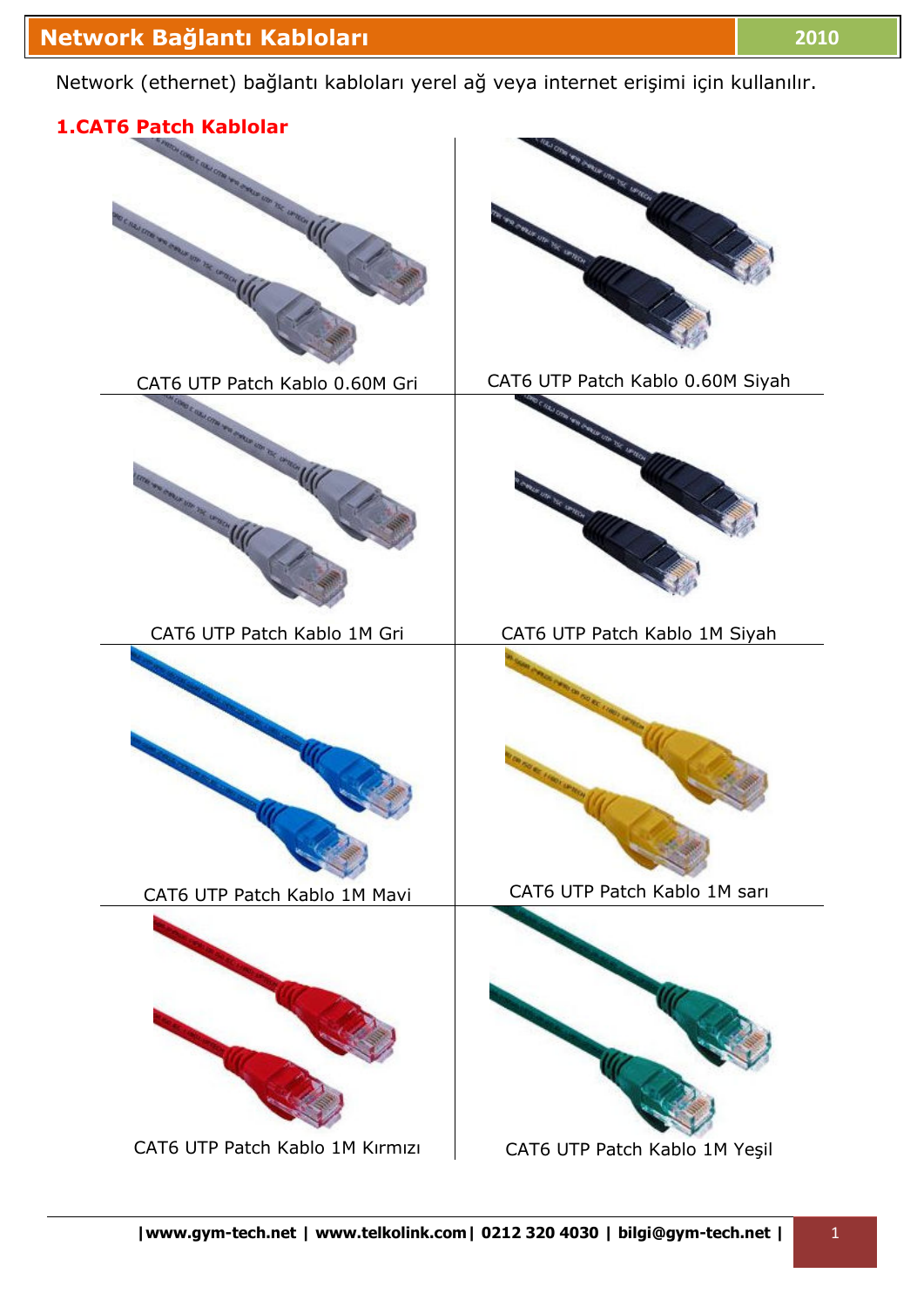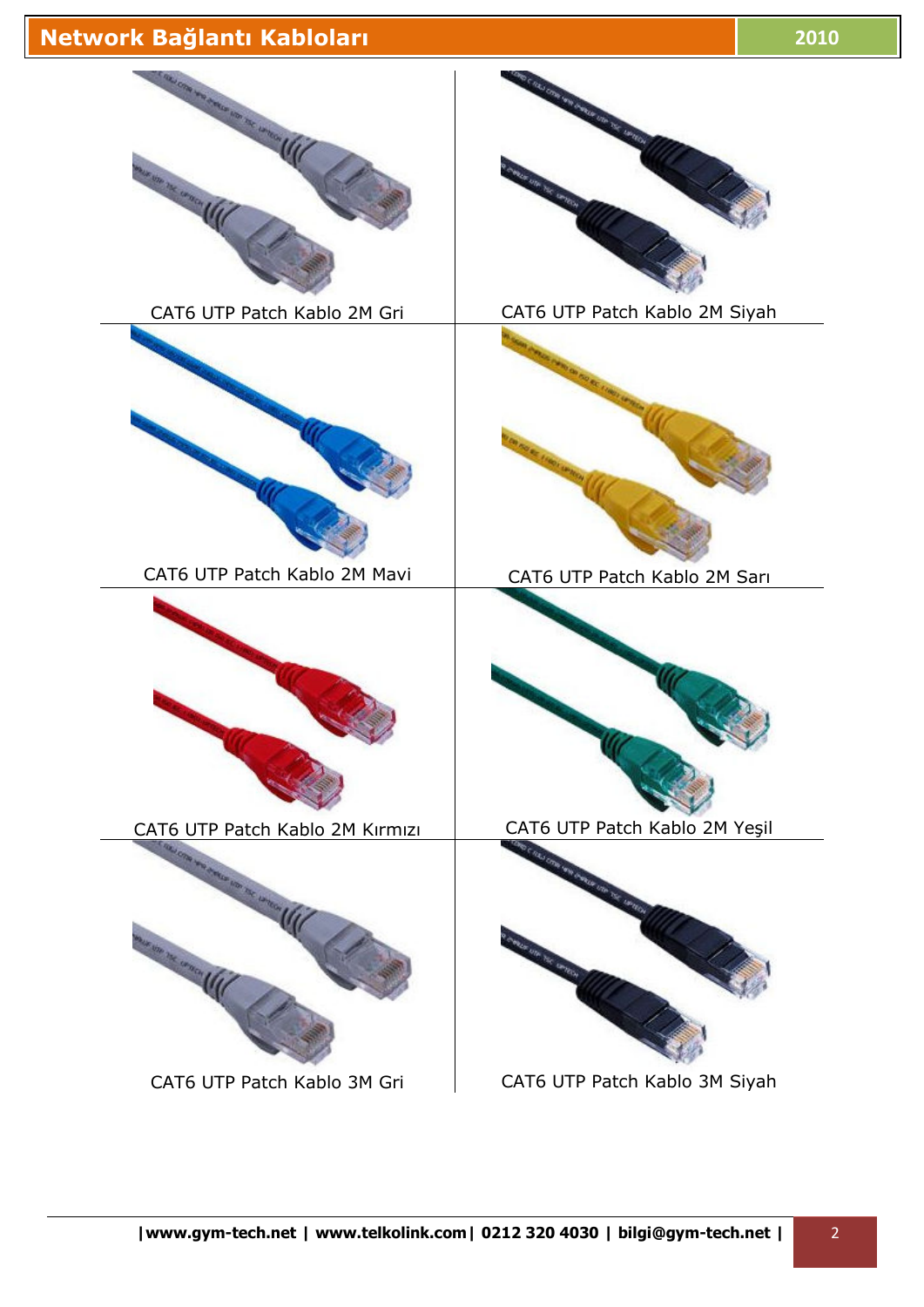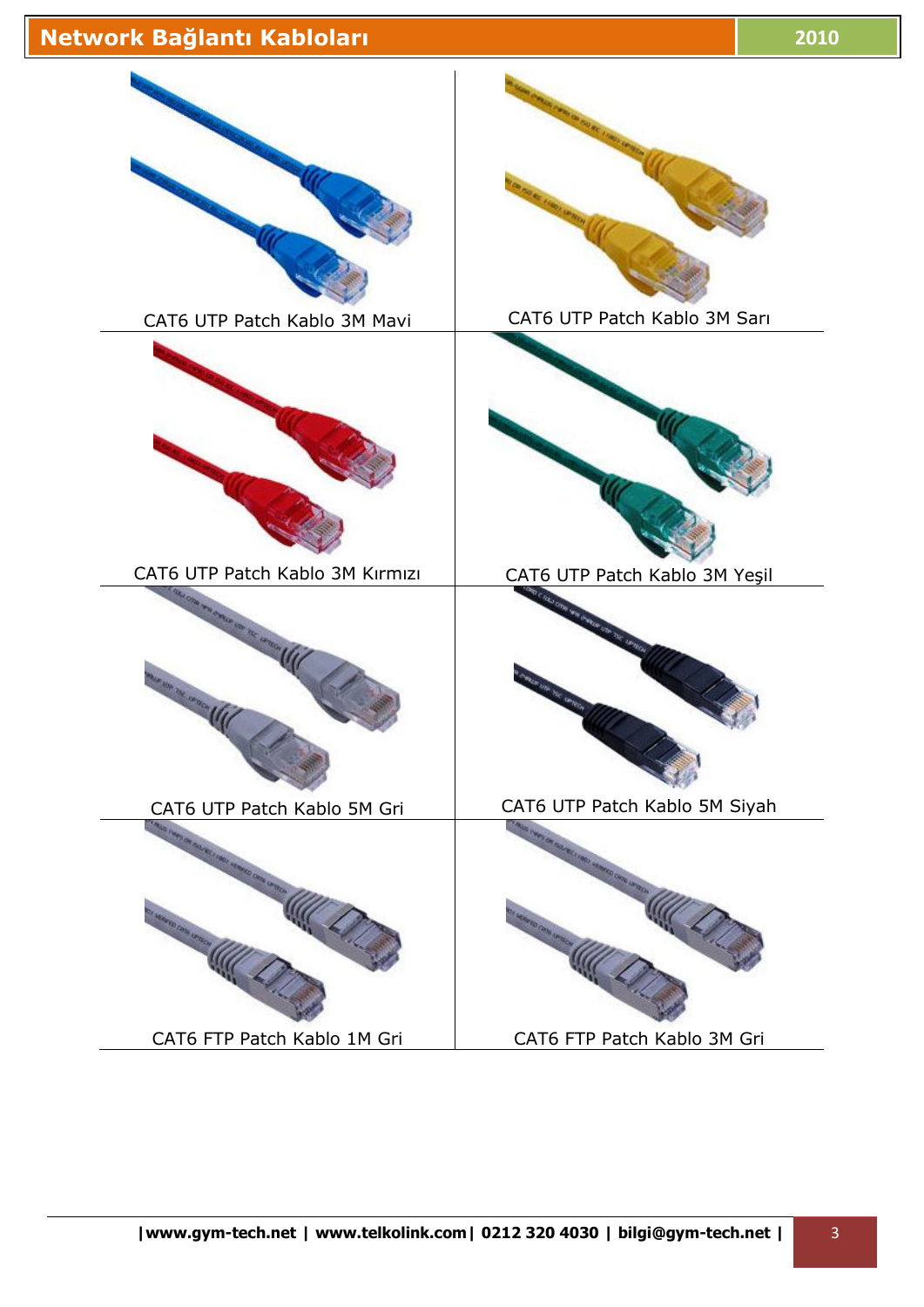

#### **2.CAT5e Patch Kablolar**

- UTP CAT5E Patch Kablo 0.6 Mt. Gri, Sarı, Kırmızı, Mavi, Yeşil, Turuncu
- UTP CAT5E Patch Kablo 0.4 Mt Gri
- UTP CAT5E Patch Kablo 1 Mt Gri
- UTP CAT5E Patch Kablo 2 Mt Gri
- UTP CAT5E Patch Kablo 3 Mt Gri
- UTP CAT5E Patch Kablo 5 Mt Gri
- UTP CAT5E Patch Kablo 10 Mt Gri
- UTP CAT5E Patch Kablo 15 Mt Gri
- UTP CAT5E Patch Kablo 20 Mt Gri
- UTP CAT5E Patch Kablo 25 Mt Gri
- UTP CAT5E Patch Kablo 30 Mt Gri
- UTP CAT5E Patch Kablo 50 Mt Gri
- UTP CAT5E Patch Kablo 100 Mt Gri
- FTP CAT5E Patch Kablo 1 Mt Gri
- FTP CAT5E Patch Kablo 3 Mt Gri
- CAT5 E UTP Patch Kablo Kırmızı 1Mt
- CAT5 E UTP Patch Kablo Sarı 1Mt
- CAT5 E UTP Patch Kablo Yeşil 1Mt
- CAT5 E UTP Patch Kablo Mavi 1Mt
- CAT5 E UTP Patch Kablo Kırmızı 3 Mt
- CAT5 E UTP Patch Kablo Sarı 3Mt
- CAT5 E UTP Patch Kablo Yeşil 3Mt
- CAT5 E UTP Patch Kablo Mavi 3 Mt
- CAT5 E UTP Patch Kablo Yeşil 5 Mt
- CAT5 E UTP Patch Kablo Mavi 5 Mt
- CAT5 E UTP Patch Kablo Kırmızı 5 Mt
- CAT5 E UTP Patch Kablo Sarı 5 Mt
- CAT5 E UTP Patch Kablo Kırmızı 2 Mt
- CAT5 E UTP Patch Kablo Sarı 2 Mt
- CAT5 E UTP Patch Kablo Yeşil 2 Mt
- CAT5 E UTP Patch Kablo Mavi 2 Mt

#### **3. Diğer**

- 1m Cat5e STP Patch Kablo
- 2m Cat5e STP Patch Kablo
- 5m Cat5e STP Patch Kablo
- 10m Cat5e STP Patch Kablo
- 1m Cat5e STP Çapraz Patch Kablo



CAT6 FTP Patch Kablo 10M Gri | CAT6 FTP Patch Kablo 15M Gri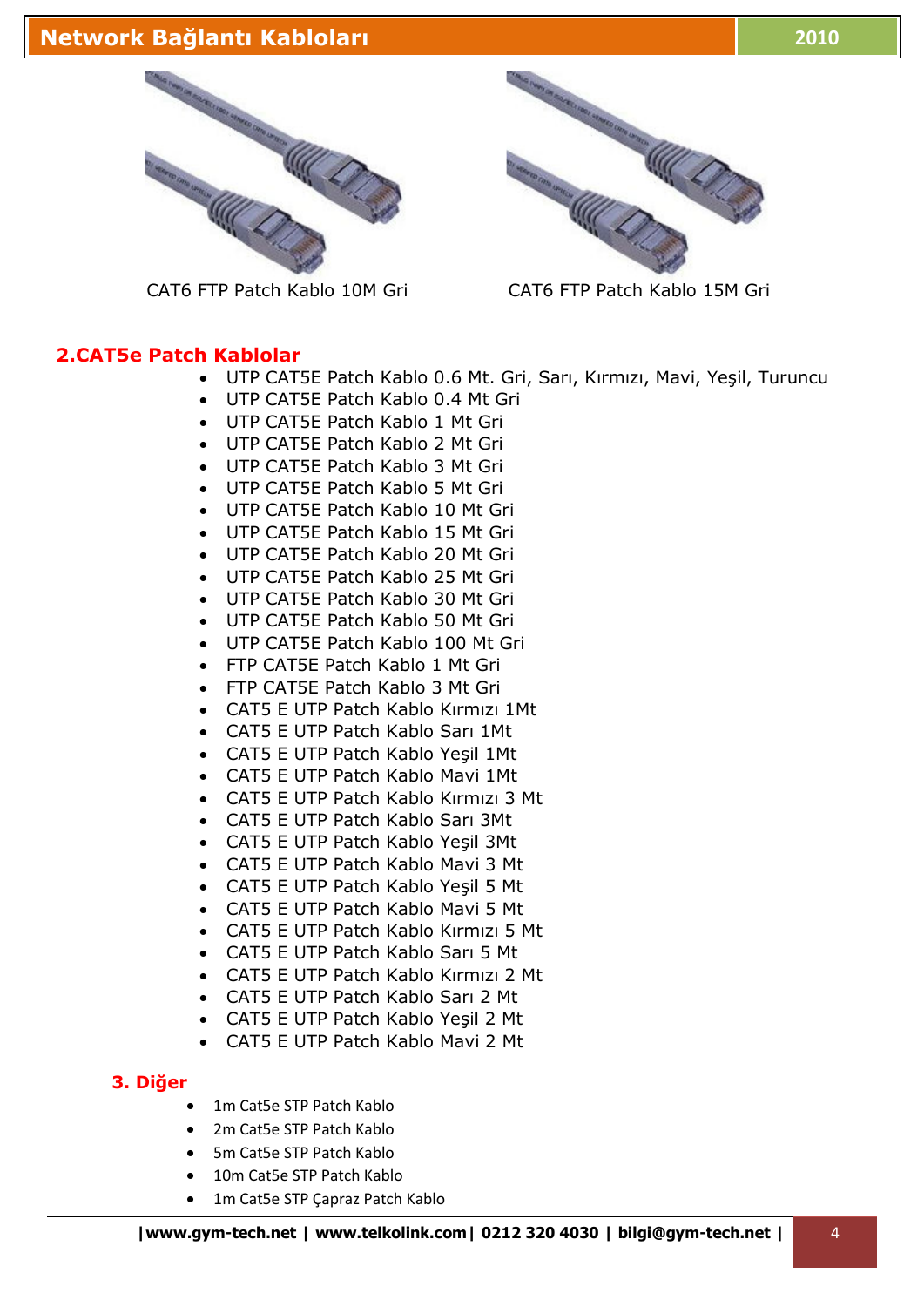- 5m Cat5e STP Çapraz Patch Kablo
- 10m Cat5e STP Capraz Patch Kablo
- 2m Cat6 S-FTP Patch Kablo
- 5m Cat6 S-FTP Patch Kablo
- 2m Cat6 S-FTP Çapraz Patch Kablo
- 5m Cat6 S-FTP Çapraz Patch Kablo
- Cat.5e UTP Patch Kablo 0,5 mt. Gri
- Cat.5e UTP Patch Kablo 1 mt. Gri
- Cat.5e UTP Patch Kablo 2 mt. Gri
- Cat.5e UTP Patch Kablo 3 mt. Gri
- Cat.5e UTP Patch Kablo 5 mt. Gri
- Cat.5e UTP Patch Kabel 7,5 mt. Gri
- Cat.5e UTP Patch Kabel 10 mt. Gri
- Cat.5e UTP Patch Kabel 15 mt. Gri
- Cat.5e UTP Patch Kablo 0,5 mt. YEŞİL
- Cat.5e UTP Patch Kablo 1 mt. YEŞİL
- Cat.5e UTP Patch Kablo 3 mt. YEŞİL
- Cat.5e UTP Patch Kablo 0,5 mt. KIRMIZI
- Cat.5e UTP Patch Kablo 1 mt. KIRMIZI
- Cat.5e UTP Patch Kablo 2 mt. KIRMIZI
- Cat.5e UTP Patch Kablo 3 mt. KIRMIZI
- Cat.5e UTP Patch Kablo 0,5 mt. SARI
- Cat.5e UTP Patch Kablo 1 mt. SARI
- Cat.5e UTP Patch Kablo 2 mt. SARI
- Cat.5e UTP Patch Kablo 3 mt. SARI
- Cat.5e UTP Patch Kablo 0,5 mt. MAVİ
- Cat.5e UTP Patch Kablo 1 mt. MAVİ
- Cat.5e UTP Patch Kablo 2 mt. MAVİ
- Cat.5e UTP Patch Kablo 3 mt. MAVİ
- Cat.5e UTP Patch Kablo 5 mt. MAVİ
- Cat.5e FTP Patch Kablo 0,5 mt. Gri
- Cat.5e FTP Patch Kablo 1 mt. Gri
- Cat.5e FTP Patch Kablo 2 mt. Gri
- Cat.5e FTP Patch Kablo 3mt. Gri
- Cat.5e FTP Patch Kablo 0,5 mt. SARI
- Cat.5e FTP Patch Kablo 1 mt. SARI
- Cat.5e FTP Patch Kablo 3mt. SARI
- Cat.5e FTP Patch Kablo 1 mt. KIRMIZI
- Cat.5e FTP Patch Kablo 3 mt. KIRMIZI
- Cat.5e FTP Patch Kablo 1 mt. YEŞİL
- Cat.5e FTP Patch Kablo 1 mt. MAVİ
- Cat.5e FTP Patch Kablo 3 mt. MAVİ
- Cat.5e FTP Patch Kablo 3 mt. YEŞİL
- Cat.5e FTP Patch Kablo 10 mt. Gri
- Cat.5e SFTP Patch Kablo 1 mt. Gri
- Cat.5e SFTP Patch Kablo 2 mt. Gri
- Cat.5e SFTP Patch Kablo 3 mt. Gri
- Cat.5e SFTP Patch Kablo 5 mt. Gri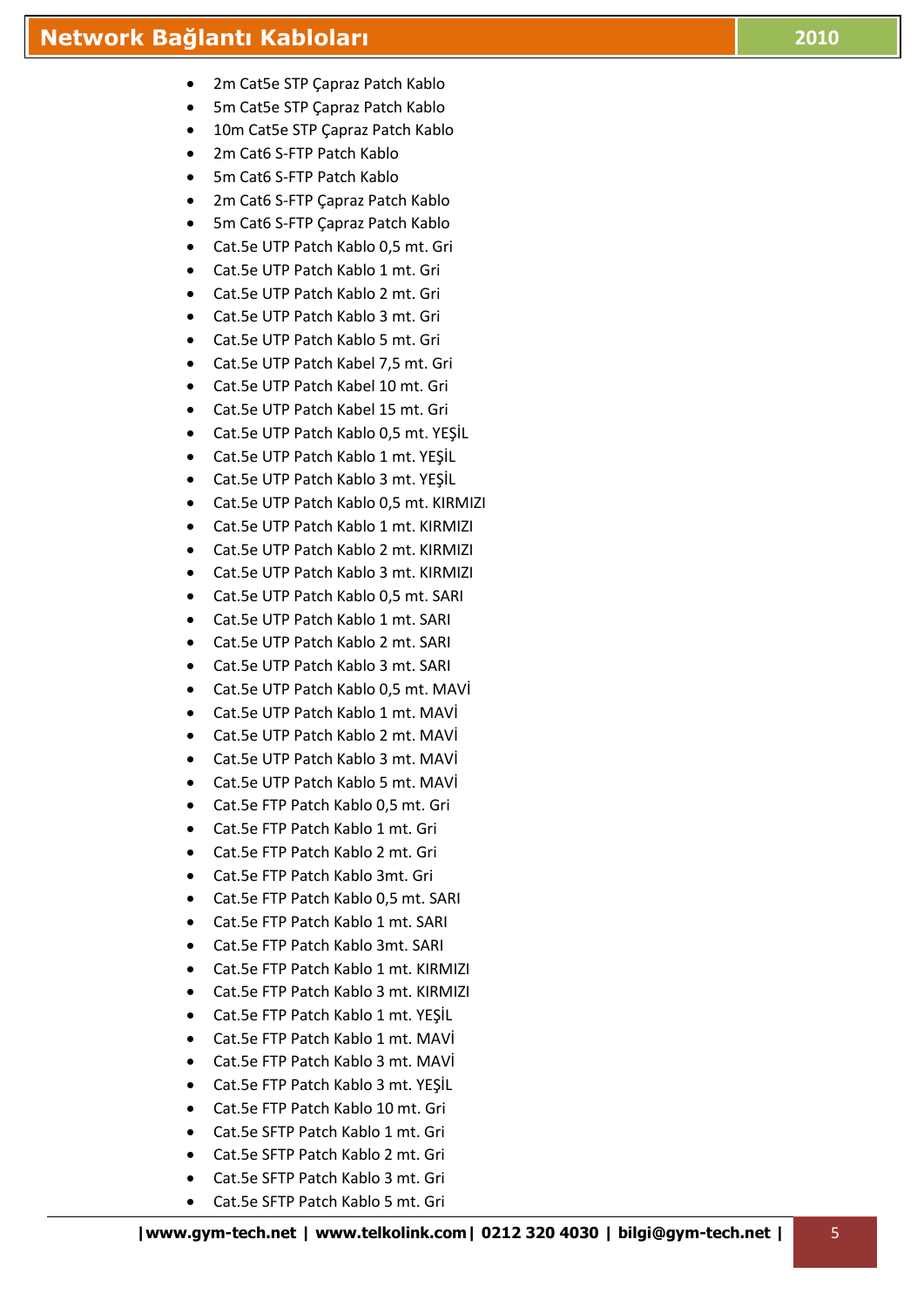- Cat.5e SFTP Patch Kablo 7,5 mt. Gri
- Cat.6 UTP Patch Kablo 0,5 mt. KIRMIZI
- Cat.6 UTP Patch Kablo 0,5 mt. YEŞİL
- Cat.6 UTP Patch Kablo 0,5 mt. MAVİ
- Cat.6 UTP Patch Kablo 0,5 mt. GRİ
- Cat.6 UTP Patch Kablo 2mt. MAVİ
- Cat.6 UTP Patch Kablo 1mt. KIRMIZI
- Cat.6 UTP Patch Kablo 2mt. KIRMIZI
- Cat.6 UTP Patch Kablo 3 mt. KIRMIZI
- Cat.6 UTP Patch Kablo 5 mt. KIRMIZI
- Cat.6 UTP Patch Kablo 1mt. MAVİ
- Cat.6 UTP Patch Kablo 3mt. MAVİ
- Cat.6 UTP Patch Kablo 5mt. MAVİ
- Cat.6 UTP Patch Kablo 2mt. YEŞİL
- Cat.6 UTP Patch Kablo 0,5mt. SARI
- Cat.6 UTP Patch Kablo 1 mt. SARI
- Cat.6 UTP Patch Kablo 2 mt. SARI
- Cat.6 UTP Patch Kablo 3 mt. SARI
- Cat.6 UTP Patch Kablo 5 mt. SARI
- Cat.6 UTP Patch Kablo 1 mt. Gri
- Cat.6 UTP Patch Kablo 2 mt. Gri
- Cat.6 UTP Patch Kablo 3 mt. Gri
- Cat.6 UTP Patch Kablo 5 mt. Gri
- Cat.6 UTP Patch Kablo 7,5 mt. Gri
- Cat.6 UTP Patch Kablo 10 mt. Gri
- Cat.6 UTP Patch Kablo 1 mt. Gri LSZH
- Cat.6 UTP Patch Kablo 2 mt. Gri LSZH
- Cat.6 UTP Patch Kablo 3 mt. Gri LSZH
- Cat.6 UTP Patch Kablo 5 mt. Gri LSZH
- Cat.6 UTP Patch Kablo 7,5 mt. Gri LSZH
- Cat 6 PIMF crosever 600 MHZ Gigabit Kablo 2 mt.
- Cat6 PIMF Patch Kablo LSZH 1 mt.(KIRMIZI )
- Cat6 PIMF Patch Kablo LSZH 3 mt.(KIRMIZI )
- Cat6 PIMF Patch Kablo LSZH 15 mt.(KIRMIZI )
- Cat6 PIMF Patch Kablo LSZH 3 mt.( SİYAH )
- Cat6 PIMF Patch Kablo LSZH 3 mt.( BEYAZ )
- Cat6 PIMF Patch Kablo LSZH 1 mt.( BEYAZ )
- Cat6 PIMF Patch Kablo LSZH 1 mt.( GRİ )
- Cat6 PIMF Patch Kablo LSZH 3 mt.( GRİ )
- Cat6 PIMF Patch Kablo LSZH 5 mt.( GRİ )
- Cat6 PIMF Patch Kablo LSZH 15 mt.( GRİ )
- Cat6 PIMF Patch Kablo LSZH 1 mt.( SARI )
- Cat6 PIMF Patch Kablo LSZH 3 mt.( SARI )
- Cat6 PIMF Patch Kablo LSZH 1 mt.( MAVİ )
- Cat6 PIMF Patch Kablo LSZH 3 mt.( MAVİ )
- Cat6 PIMF Patch Kablo LSZH 15 mt.( MAVİ )
- Cat6 PIMF Patch Kablo LSZH 3 mt.( YEŞİL )
- Cat6 PIMF Patch Kablo LSZH 1 mt.( YEŞİL )
- Cat6 PIMF Patch Kablo LSZH 1 mt.( SİYAH )